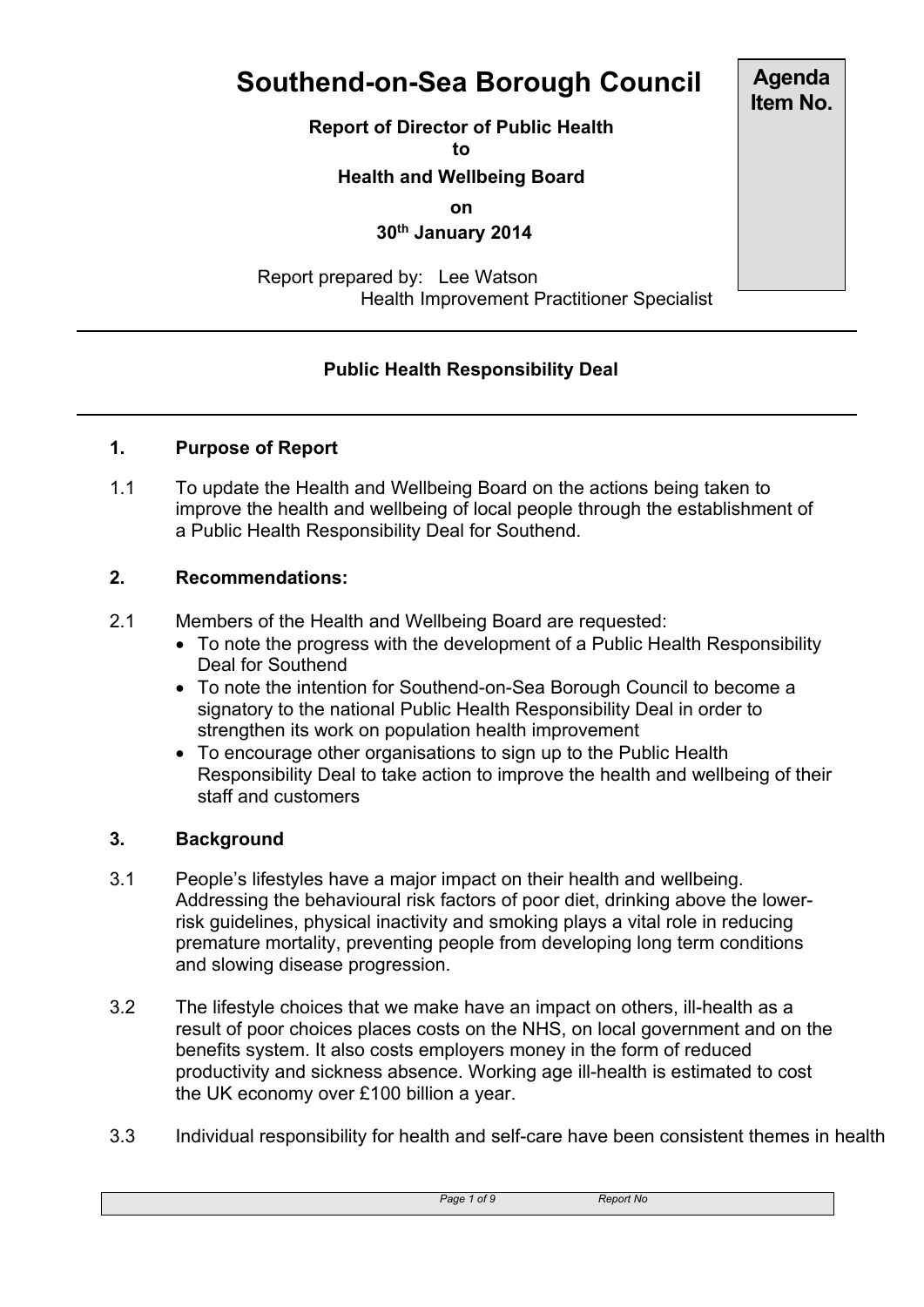policy in England over the last decade. The Wanless review of healthcare funding (2002) outlined how having the public fully engaged in their health would lead to longer healthier lives, fewer working days lost and reduced health care costs. *Choosing Health* (2004) looked at how information, services, business and the voluntary and community sectors could make healthy lifestyles 'an easier option' for people.

- 3.4 More recently the Government's overall strategy for public health, *Healthy Lives, Healthy People' (2010),* again clarified that everyone has a part to play in improving public health, including individuals themselves. In 2011, the national Public Health Responsibility Deal was introduced as a way of harnessing the contribution of businesses and other organisations to improve public health and tackle health inequalities through their influence over food people eat, the amount of alcohol they drink, the amount of physical activity they take, and their health in the workplace.
- 3.5 The Government is encouraging organisations from all sectors to become signatories to the Deal and there has been a particular focus on the involvement of the food and drink manufacturing and retail sectors. Nationally over 600 organisations have made commitments covering alcohol, food, health at work and physical activity. Examples include:
	- Over 70% of high street market fast food and takeaway meals sold have calories clearly labelled.
	- Since March 2012, 38 leading food and drink companies have signed up to the calorie reduction pledge, making a commitment to reduce the calories in their products and to positively encourage people to eat healthier foods.
- 3.6 The Deal has three main elements: five core commitments; five supporting pledges; and a number of collective and individual pledges. Signatories to the Deal must work in support of all five core commitments, all five supporting pledges, and at least one collective pledge.
- 3.7 The core commitments made by all signatories are:
	- We recognise that we have a vital role to play in improving people's health
	- We will encourage and enable people to adopt a healthier diet
	- We will foster a culture of responsible drinking, which will help people to drink within guidelines
	- We will encourage and assist people to become more physically active
	- We will actively support our workforce to lead healthier lives
- 3.8 The five supporting pledges made by all signatories are:
	- We will support the approach of the Public Health Responsibility Deal and encourage other organisations to sign up.
	- We acknowledge that the Deal's strength comes from organisations of different types across varying sectors working together to improve people's health.
	- We will contribute to the monitoring and evaluation of progress against the pledges.
	- Where we offer people information to help make healthier choices, we will use messages which are consistent with Government public health advice.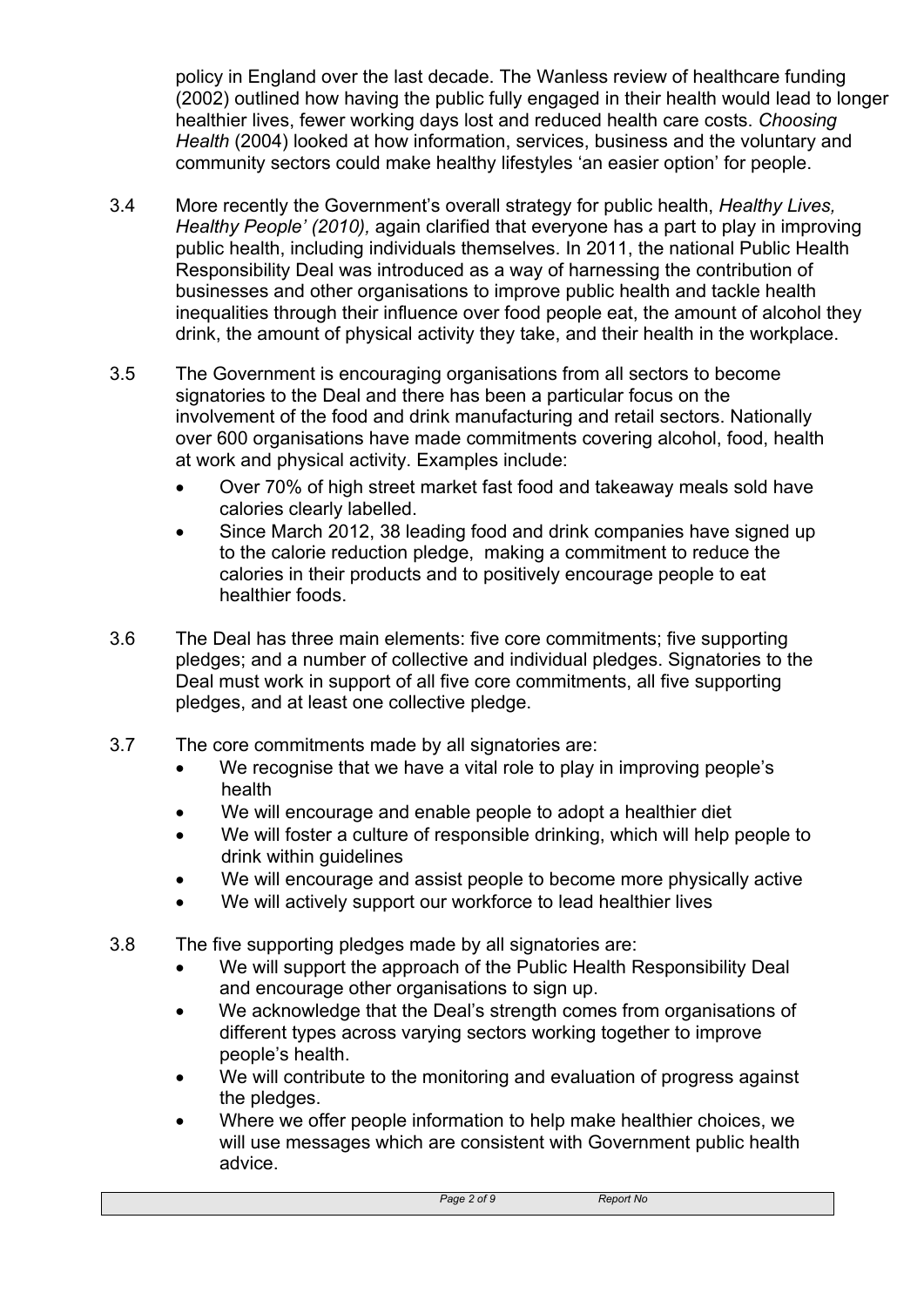- We will broaden and deepen the impact of the Public Health Responsibility Deal by working to develop further pledges in support of the five core commitments.
- 3.9 There are 19 collective pledges to which signatories must make at least one commitment.
- 3.10 In April 2013, the Department of Health issued a Public Health Responsibility Deal Toolkit for Local Authorities, specifically aimed at supporting small and medium enterprises to take action to improve the health and wellbeing of their staff and customers. In addition it invited local authorities to consider signing up to national Responsibility Deal themselves as well as encouraging businesses in their area to sign up to the national Deal in place of or in addition to a local Deal.

#### **4.0 Southend-on-Sea Borough Council sign up to the National Public Health Responsibility Deal**

- 4.1 A task and finish group comprising representatives from all Council departments was established to review the national Public Health Responsibility Deal and to consider the development of a Southend Public Health Responsibility Deal. The group identified a number of pledges it believed will enhance the support the Council provides to improve employee health, and made recommendations for sign up. The identified pledges are listed in Appendix A.
- 4.2 As a signatory to the national Deal, the Council is required to develop an action plan for each pledge and publish its progress on achievement as part of an annual reporting mechanism. Progress and updates are required to be submitted annually to the Department of Health.

#### **5.0 Developing a locally relevant Public Health Responsibility Deal for Southend Organisations**

- 5.1 The task and finish group identified 232 small /medium sized local organisations that the Council currently has existing and regular engagement with. Of these organisations, 30 will be encouraged to sign up to the local Deal as "Southend pathfinder organisations". The menu of support services that local businesses will be able to access is currently being developed. Support will consist mainly of existing council/commissioned programmes. Organisations will also be signposted to other available local/national services. Feedback and evaluation from local pathfinders will be used to refine the Deal prior to an incremental rollout to the remaining 202 organisations.
- 5.2 A menu of 12 pledges has been developed and will form the initial commitments that "pathfinder organisations" will be required to sign up to. Organisations will be asked to commit to a minimum of one pledge and produce a delivery plan for each pledge. Organisations will complete a selfvalidation every two years with moderation to ensure that commitments are being maintained. Validation and moderation will provide opportunities to encourage organisations to commit to further pledges to increase their impact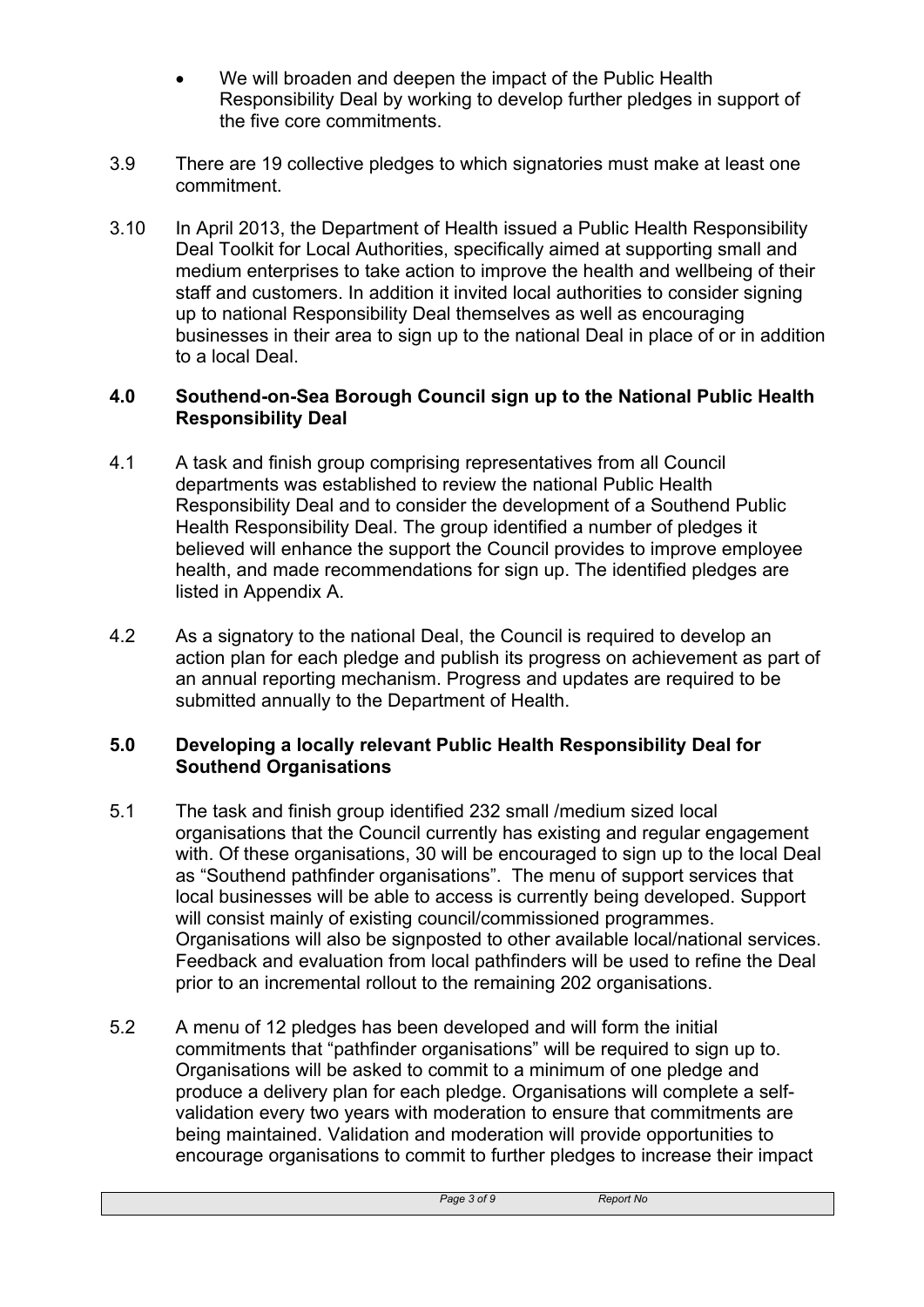on population health and wellbeing. The Southend Public Health Responsibility Deal pledges are listed in Appendix B.

5.3 Organisations will be recognised and awarded a certificate following successful completion of the process. A communications plan is being developed which will ensure that those organisations that sign up to the Deal receive appropriate benefits of doing so, including publication of their commitment to the local population's health.

#### **6.0 Reasons for Recommendations**

6.1 From 1st April 2013, the Council has a new statutory duty to improve the health of the population. Many of the indicators in the Public Health Outcomes Framework could be improved by action taken through a Responsibility Deal model.

#### **7.0 Corporate Implications**

7.1 Contribution to Council's Vision & Corporate Priorities

The wide ranging nature of actions in the delivery of the local and national Public Health Responsibility Deal will have implications across the Council's corporate priorities. A healthy population will reduce demands on services and provide a healthier workforce to contribute to the economic prosperity of the borough.

7.2 Financial Implications

National sign up has no direct financial cost, it is envisaged that the development and delivery of an organisational action plan would be completed within existing resources. Sign up to the national Responsibility Deal and completion of the related action plans could produce longer term financial savings through improved staff productivity and reduced sickness absence, as well as improved staff and population health and wellbeing.

The development of the menu of support for the local Responsibility Deal includes mapping available resources to deliver this. Resources to support the Council's local Public Health Responsibility Deal form part of the Council's planned delivery of public health services for the local population. The local Responsibility Deal has the potential to have long term benefits including economic growth and improved population health and wellbeing.

7.3 Legal Implications

None.

7.4 People Implications

None.

7.5 Property Implications

None.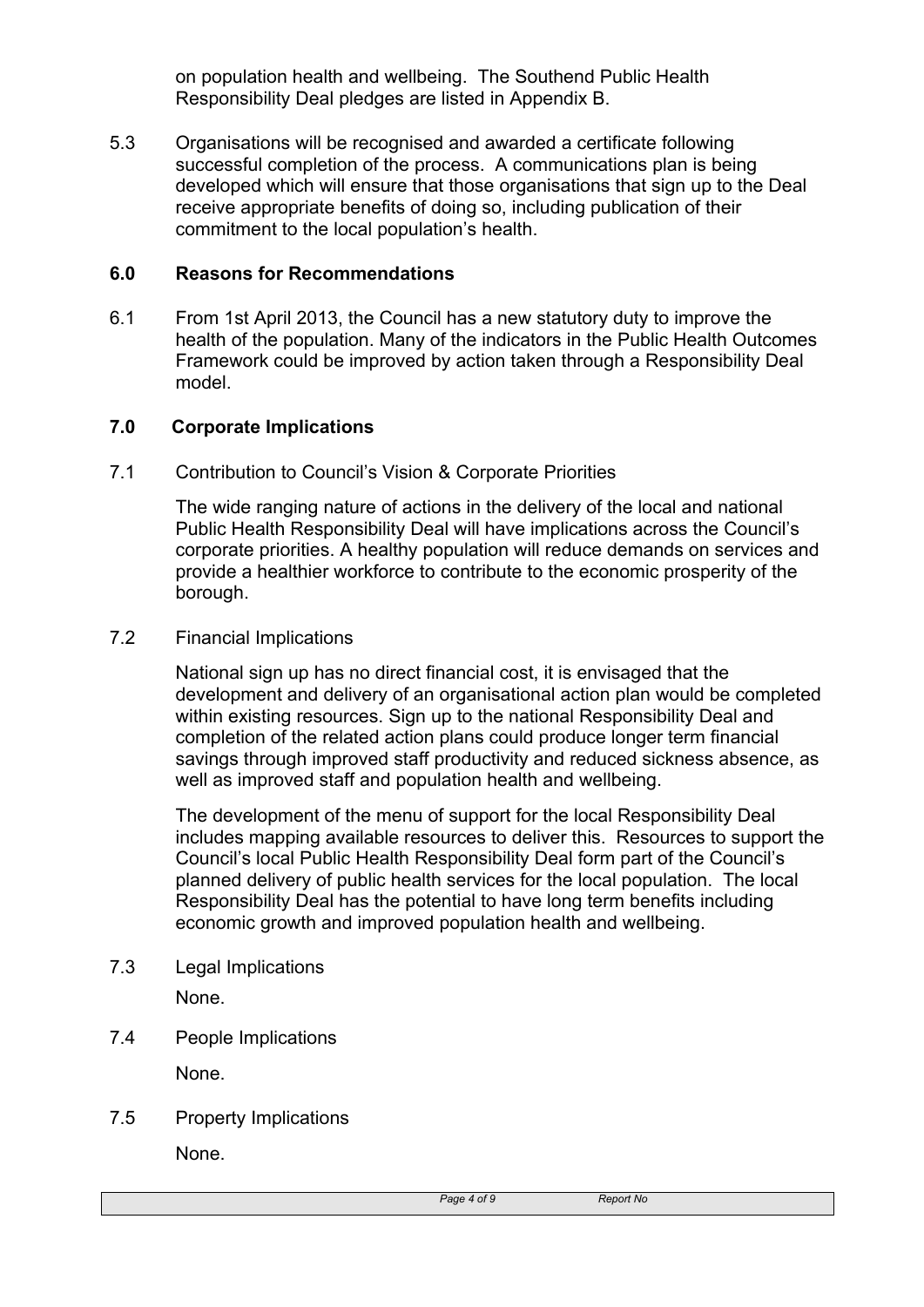#### 7.6 Consultation

The Council's task and finish group is developing a communications plan for use in engagement with local small and medium businesses about the Public Health Responsibility Deal.

7.7 Equalities and Diversity Implications

No assessment has been undertaken at this stage.

7.8 Risk Assessment

A risk assessment will be undertaken of the proposed local scheme prior to launch.

7.9 Value for Money

The National Institute for Health and Care Excellence are currently undertaking a systematic review of the implications and cost benefits of workplace health interventions. During 2011/12, 1.1 million working people had a work-related illness. Half a million of these were new conditions that started during the year. (1). Work-related illness was responsible for an estimated 27 million days lost in 2011/12 and cost society an estimated £13.4 billion in 2010/11 (excluding cancer) (1).

7.10 Environmental Impact

No implications.

#### **8.0 Appendices**

Appendix 1: National Public Health Responsibility Commitments and Pledges which Southend Borough Council will commit to by March 31<sup>st</sup> 2014.

Appendix 2: Local (Southend-on-Sea) Public Health Responsibility Deal Pledges.

## **References**

1. Health and Safety Executive (2013). The Health and Safety Executive Annual Statistics Report 2011/12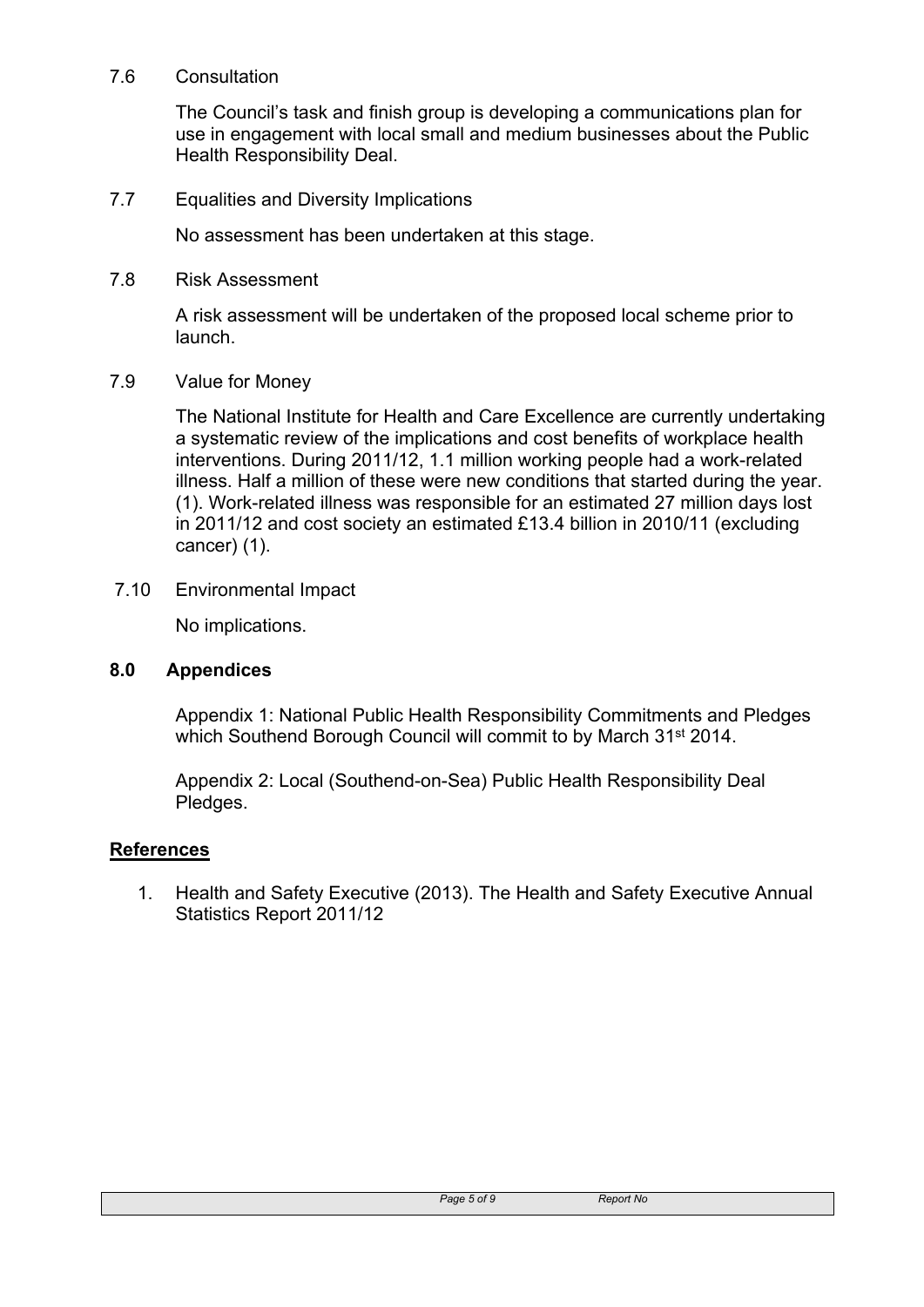## **Appendix 1: National Public Health Responsibility Commitments and Pledges which Southend Borough Council will commit to by March 31st 2014.**

#### Responsibility Deal Core Commitments (Responsibility Deal Signatories need to commit to all 5 of these).

- 1. We recognise that we have a vital role to play in improving people's health.
- 2. We will encourage and enable people to adopt a healthier diet.
- 3. We will foster a culture of responsible drinking, which will help people to drink within guidelines.
- 4. We will encourage and assist people to become more physically active.
- 5. We will actively support our workforce to lead healthier lives.

Responsibility Deal Supporting Pledges (Responsibility Deal Signatories need to commit to all 5 of these).

- 1. We will support the approach of the Public Health Responsibility Deal and encourage other organisations to sign up.
- 2. We acknowledge that the Deal's strength comes from organisations of different types across varying sectors working together to improve people's health.
- 3. We will contribute to the monitoring and evaluation of progress against the pledges.
- 4. Where we offer people information to help make healthier choices, we will use messages which are consistent with Government public health advice.
- 5. We will broaden and deepen the impact of the Public Health Responsibility Deal by working to develop further pledges in support of the five core commitments.

## Responsibility Deal Collective Pledges.

## **Food:**

F6. Fruit and vegetables- We will do more to create a positive environment that supports and enables people to increase their consumption of fruit and vegetables.

## **Alcohol:**

- A4. Tackling Under-Age Alcohol Sales We commit to ensuring effective action is taken in all premises to reduce and prevent under-age sales of alcohol (primarily through rigorous application of Challenge 21 and Challenge 25).
- A7. Community Actions to Tackle Alcohol Harms In local communities we will provide support for schemes appropriate for local areas that wish to use them to address issues around social and health harms, and will act together to improve joined up working between such schemes operating in local areas as:
	- Best Bar None and Pubwatch, which set standards for on-trade premises
	- Purple Flag which make awards to safe, consumer friendly areas
	- Community Alcohol Partnerships, which currently support local partnership working to address issues such as under-age sales and alcohol related crime, are to be extended to work with health and education partners in local **Government**
	- Business Improvement Districts, which can improve the local commercial environment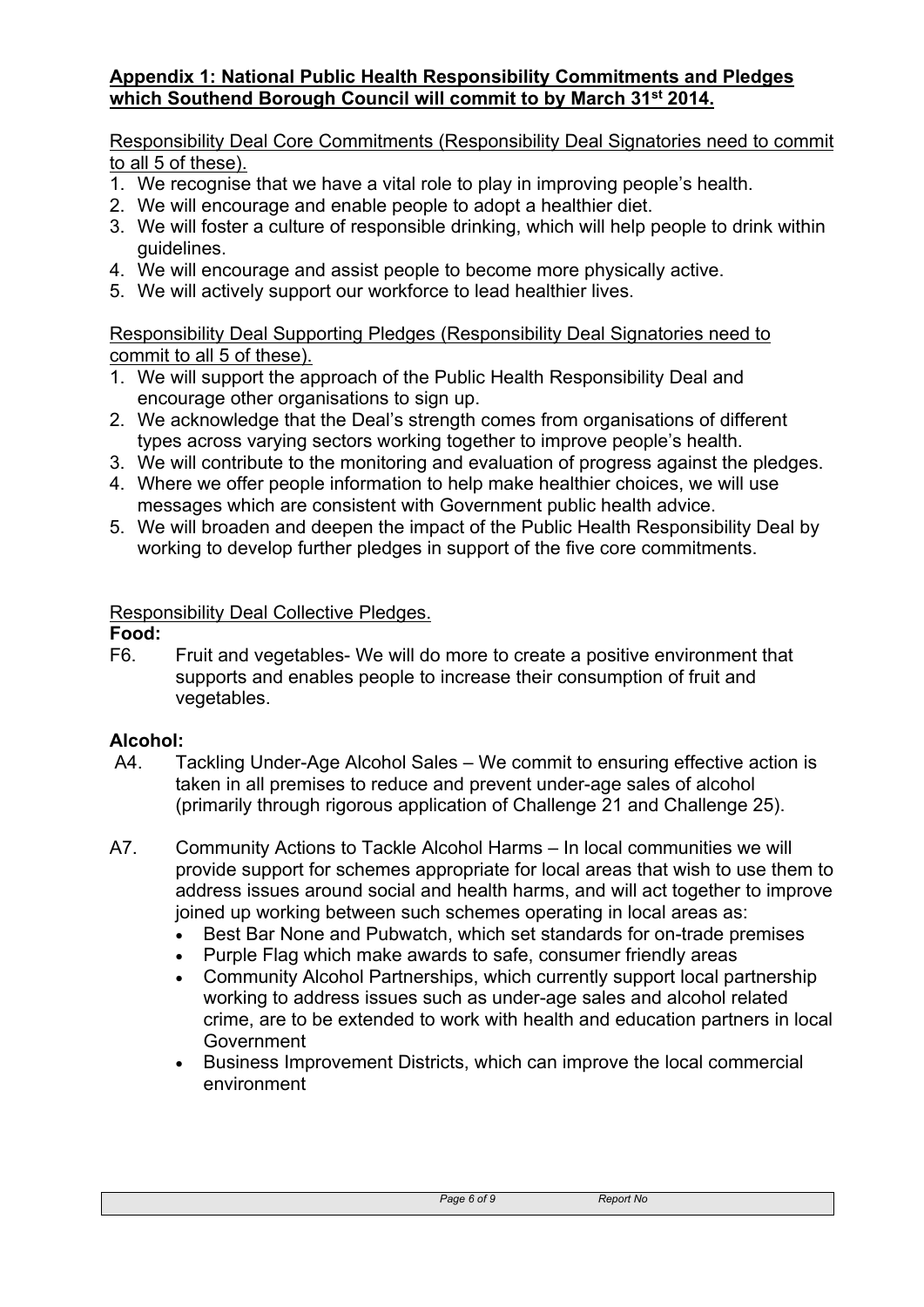# **Health at Work:**

- H1. Chronic conditions guide We will embed the principles of the chronic conditions guides (developed through the Responsibility Deal's health at work network) within our HR procedures to ensure that those with chronic conditions at work are managed in the best way possible with the necessary flexibilities and workplace adjustments.
- H2. Occupational health standards We will use only occupational health services which meet the new occupational health standards and aim to be accredited by 2012/13.
- H3. Health & wellbeing report We will include a section on the health and wellbeing of employees within annual reports and/or websites. This will include staff sickness absence rates.
- H4. Healthier staff restaurants We will implement some basic measures for encouraging healthier staff restaurants/vending outlets/buffets, including:
	- Ensuring the availability of healthier foods and beverages in all available channels to employees
	- Working with caterers to reformulate recipes to provide lower fat, salt, artificial Trans Fatty Acids and energy meals
	- Provision of responsibly sized portions of foods within food outlets
	- Provision and promotion of the consumption of fruit and vegetables through availability and price promotion
	- Provision of calories and/or Guideline Daily Amounts on menus per portion as a minimum (further nutrients optional)
	- Water is visible and freely available
- H5. Smoking Cessation/Respiratory Health- We will encourage staff to stop smoking, by facilitating onsite stop smoking support services or by encouraging them to attend local stop smoking services during working time without loss of pay. We will also take action to reduce other risks to respiratory health arising in the workplace.
- H6. Staff Health Checks- We will offer staff health checks, e.g. the NHS Lifecheck, with appropriate follow up and audit. We will also encourage eligible employees to participate in the NHS Health Check for vascular disease, and other NHS screening programmes (for example for breast or bowel cancer).
- H7. Mental Health Adjustment- We will embed the principles of the Mental Health Workplace Adjustments Guide (developed through the Responsibility Deal's health at work network) within HR procedures to ensure that people with mental health conditions are managed at work in the best way possible with reasonable flexibilities and workplace adjustments.

## **Physical Activity:**

P1. Physical activity: Community – We will use our local presence to get more children and adults more active, more often including engaging communities in planning and delivery.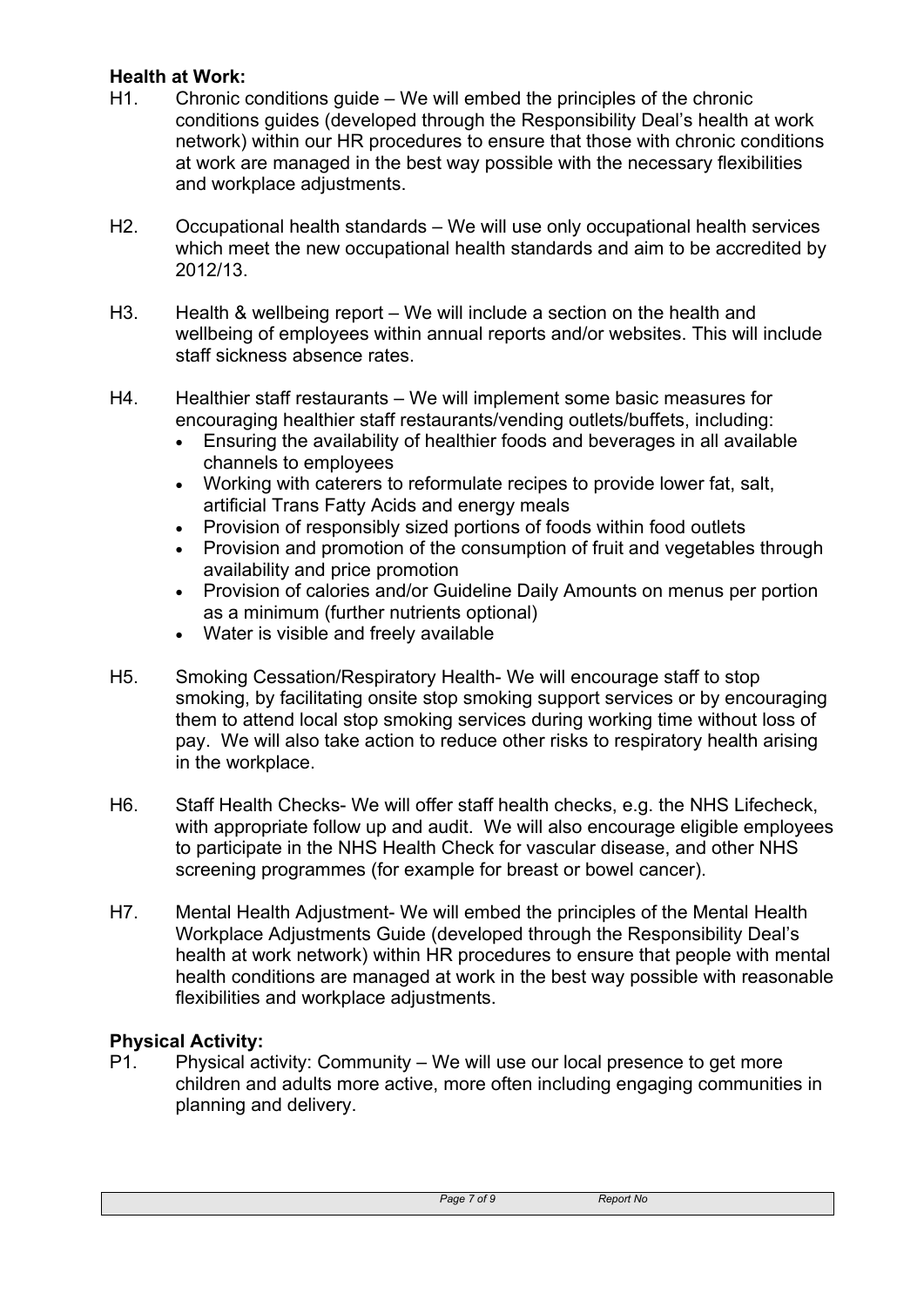- P2. Physical activity guidelines We will contribute to the communication and promotion of the Chief Medical Officers' revised physical activity guidelines.
- P3. Active travel We will promote and support more active travel (walking and cycling). We will set measurable targets for this health enhancing behaviour.
- P4. Physical activity in the workplace We will increase physical activity in the workplace, for example through modifying the environment, promoting workplace champions and removing barriers to physical activity during the working day.
- P5. Physical activity: Inclusion We will tackle the barriers to participation in physical activity faced by some of the most inactive groups in society.

## **General:**

S1. Local engagement on the Responsibility Deal agenda- Guided by the Public Health Responsibility Deal Toolkit, we will encourage and support small and medium sized organizations in our area to help their employees and/or their customers to improve their health and wellbeing.

# **Appendix 2- Local (Southend-on-Sea) Public Health Responsibility Deal Pledges**

#### **Workplace Health:**

- WH1: Complete a workplace health needs assessment to shape future workplace health work
- WH2: Supporting Staff Attendance e.g. Monitoring Sickness Rates to understand the impact of sickness absence on your business.
- WH3: Support Staff to give up smoking and support a Smoke Free environment e.g. Sign post to local stop smoking service, larger organisations or groups of SME's may be able to have stop smoking groups at lunch time, Ensuring those that do choose to smoke are away from access doors, or implementing a nosmoking on grounds policy.
- WH4: Support your staff to live physically active lifestyles e.g. Run a lunch time walking group, promote stair use over lifts, or use the workplace challenge website
- WH5: Sign up to be a Change4LIfe local supporter and utilise Change4Life resources to support the national campaign.

## **Physical Activity:**

PA1: Encourage customers/service users to be more physically active e.g. Provide cycle storage, or signpost to physical activity opportunities

## **Healthy Eating:**

HE1: Offer healthy option for adults and children on menu's e.g. Smaller portion options, alternatives to high calorie sides such as chips

*Page 8 of 9 Report No*